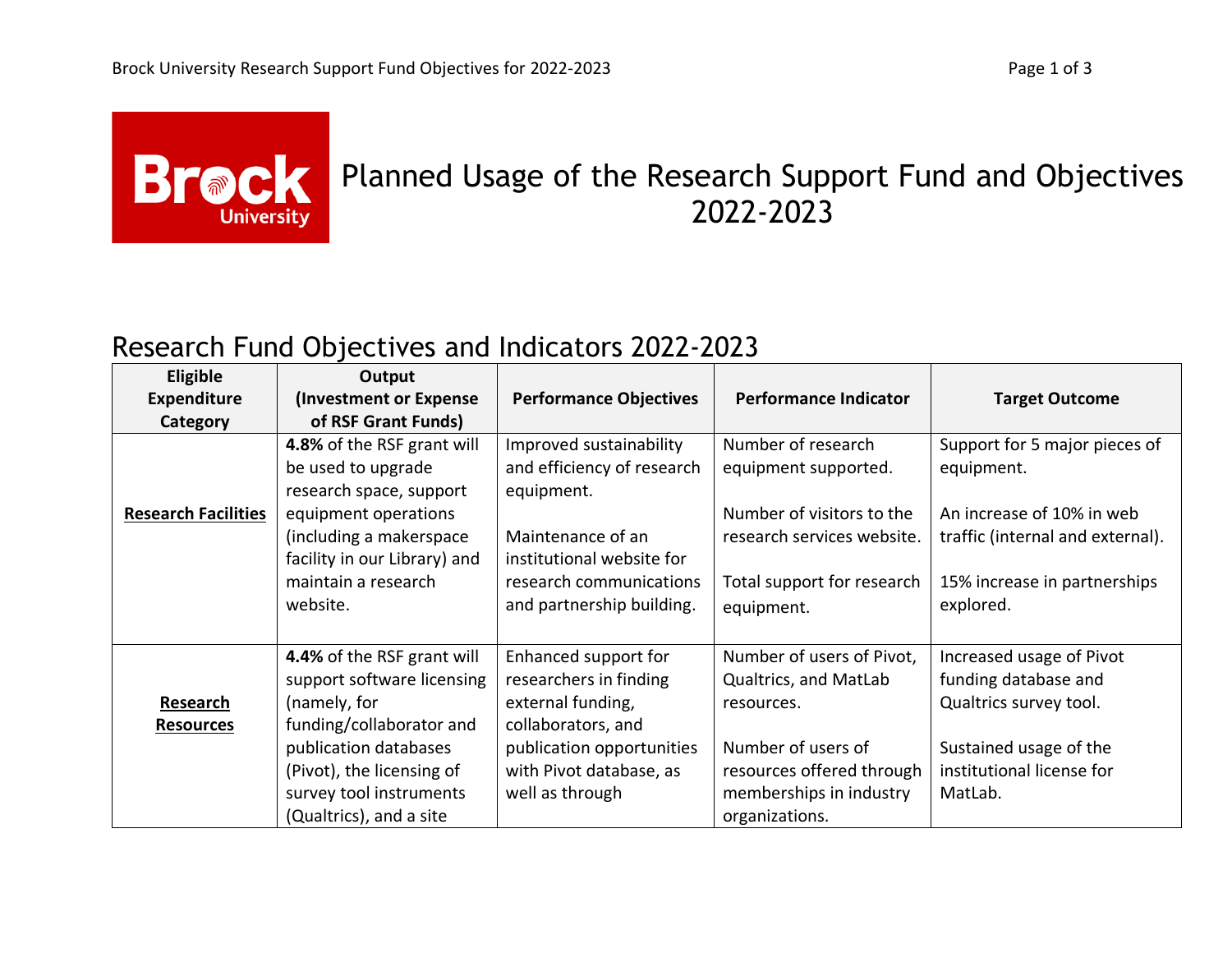|                                                                                                | license for MatLab), as<br>well as memberships to<br>Innovate Niagara, New<br>Digital Research<br>Infrastructure<br>Organization (NDRIO), the<br>Canadian Research<br>Knowledge Network, and<br>the Conversation Canada.                                                                                                                                               | memberships in industry<br>organizations.<br>Sustained usage of<br>Qualtrics software for<br>research survey design<br>and implementation.<br>Implementation of<br>MatLab institutional<br>license for use by<br>researchers.                                                                                       |                                                                                                                                                                                                                                                   | Increased usage of resources<br>offered through memberships<br>in industry organizations.                                                                                         |
|------------------------------------------------------------------------------------------------|------------------------------------------------------------------------------------------------------------------------------------------------------------------------------------------------------------------------------------------------------------------------------------------------------------------------------------------------------------------------|---------------------------------------------------------------------------------------------------------------------------------------------------------------------------------------------------------------------------------------------------------------------------------------------------------------------|---------------------------------------------------------------------------------------------------------------------------------------------------------------------------------------------------------------------------------------------------|-----------------------------------------------------------------------------------------------------------------------------------------------------------------------------------|
| <b>Management &amp;</b><br>Administration of<br>Institution's<br>Research<br><b>Enterprise</b> | 64% of the RSF envelope<br>will be used for the salary<br>of research officers,<br>accounting and other<br>research support staff<br>who provide core services<br>to Brock researchers.<br>Funding will also be used<br>for next installment of<br>costs for the continued<br>development and<br>implementation of an<br>electronic research<br>administration system. | Improved administrative<br>efficiency with the<br>introduction of the<br>research administration<br>system and additional<br>research support staff.<br>Improved support from<br>research services staff in<br>the preparation of grant<br>applications, agreements,<br>and post-award financial<br>administration. | Number of applications to<br>external granting<br>programs.<br>Time savings for<br>researchers and staff as a<br>result of improved<br>efficiency conferred by<br>additional staff and<br>deployment of the<br>research administration<br>system. | $5 - 10\%$ increase in the<br>number of applications to<br>external agencies.<br>Time savings / reduced<br>administrative burden as<br>reported by researchers<br>through survey. |
| <b>Regulatory</b>                                                                              | 8.8% of the RSF fund will<br>be used to support the<br>operation of the Research                                                                                                                                                                                                                                                                                       | On-going operations of<br>the REB, animal care<br>committee and research                                                                                                                                                                                                                                            | Timely support of<br>researchers using the<br>services of the boards.                                                                                                                                                                             | Increased user satisfaction<br>with board/office services.                                                                                                                        |